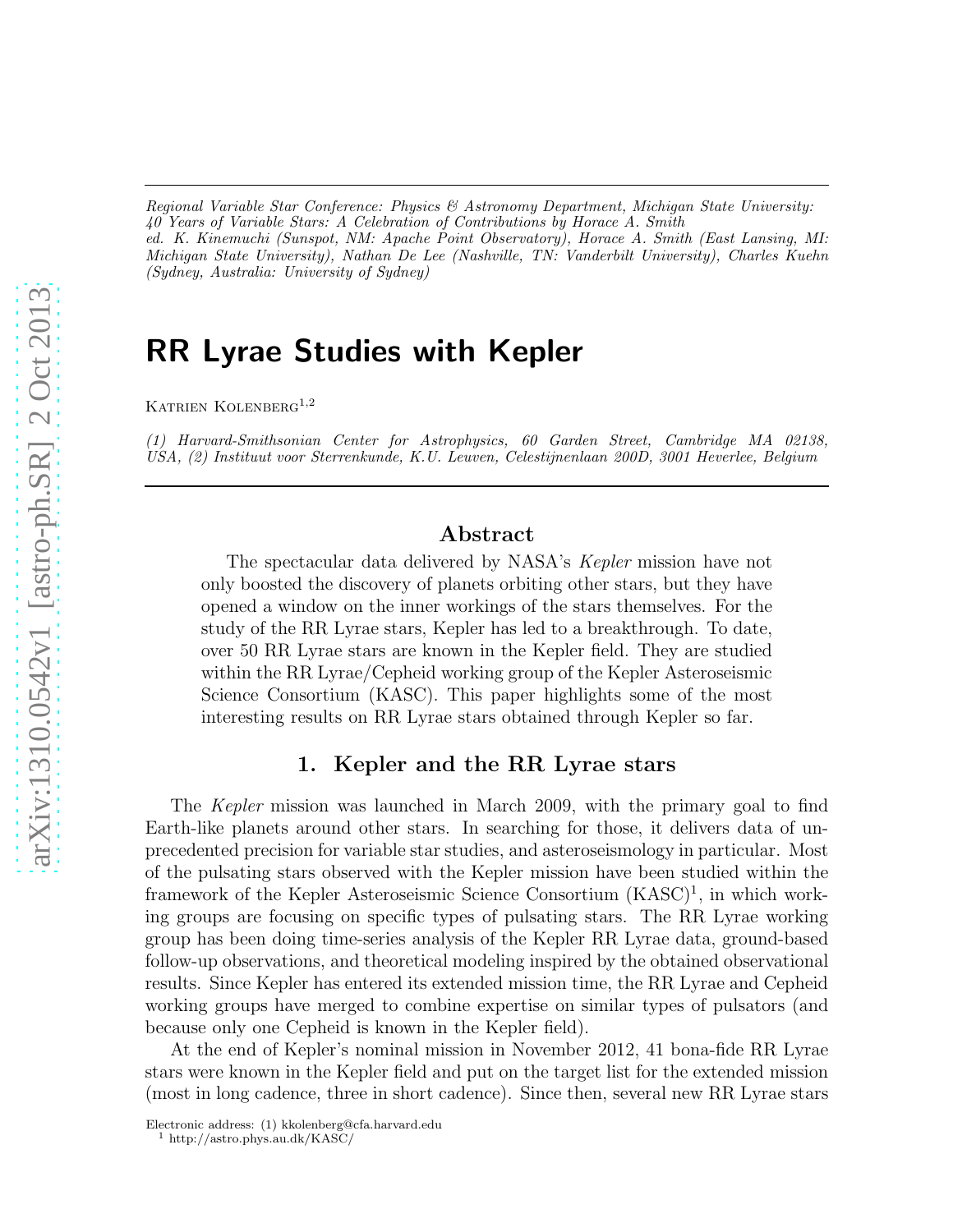#### RR Lyrae Studies with Kepler 75

of different types (non-modulated RRab stars, Blazhko RRab stars, and RRc stars) have been serendipitously found in the Kepler field, many of them thanks to the citizen science project "PlanetHunters"<sup>2</sup> . Some were found in the Kepler super-apertures (a number of regions in the field observed through large, custom apertures; they typically cover open clusters and background regions devoid of bright stars). It is likely that with time more RR Lyrae stars will be found in the Kepler field.

Kepler data come in two varieties: the long-cadence data yielding one data point every 30 minutes, and the short, 1-minute cadence data. Whereas the long-cadence data are sufficient to cover the light curve quite well, features such as the hump (a change in slope often occurring on the rising branch towards maximum light around pulsation phase 0.95) and the bump (occurring on the descending branch before minimum light around pulsation phase 0.7) can only be studied with short-cadence data. We made sure to obtain at least one quarter (three months) of short cadence data for each RR Lyrae star known in the Kepler field during the nominal mission.

## 2. Some unexpected results

The unprecedented precision of the Kepler data and their nearly-uninterrupted coverage over several years, have led to multiple new findings. Several of those were reported on in previous reviews, see, e.g., Kolenberg (2011).

Table 1 lists papers that were published based on or inspired by the Kepler data on RR Lyrae stars, either through direct analysis of the Kepler light curves (marked "A" for analysis), sometimes in combination with modeling of the observations or pure modeling papers (marked "M" for modeling), or in combination with groundbased follow-up data of the stars (marked "G" for ground-based data). The number of Kepler RR Lyrae stars studied in each paper is also added. Several papers were inspired by some of the findings in the unprecedentedly precise Kepler data (marked "S" for spin-off). This list is not exhaustive (apologies for unintended omissions) and will grow, as the Kepler database continues to be mined. Below I highlight a few of the - partly unexpected - results, obtained with the Kepler data.

# 2.1. Highlight 1: Flavors of Variability - Remarkably Stable Stars and The Blazhko Zoo

The non-modulated stars in the Kepler field are remarkably stable below mmag level. Nemec et al. (2011) analyzed these non-Blazhko RR Lyrae stars and derived photometric [Fe/H] values through Fourier correlations.

Close to 50% of the RRab stars in the Kepler field show Blazhko modulation, and a large variety of Blazhko behavior is observed (in period range, multiple modulation periods, non-repeating modulation, see Benk˝o et al. 2011). In addition, additional

<sup>2</sup> www.planethunters.org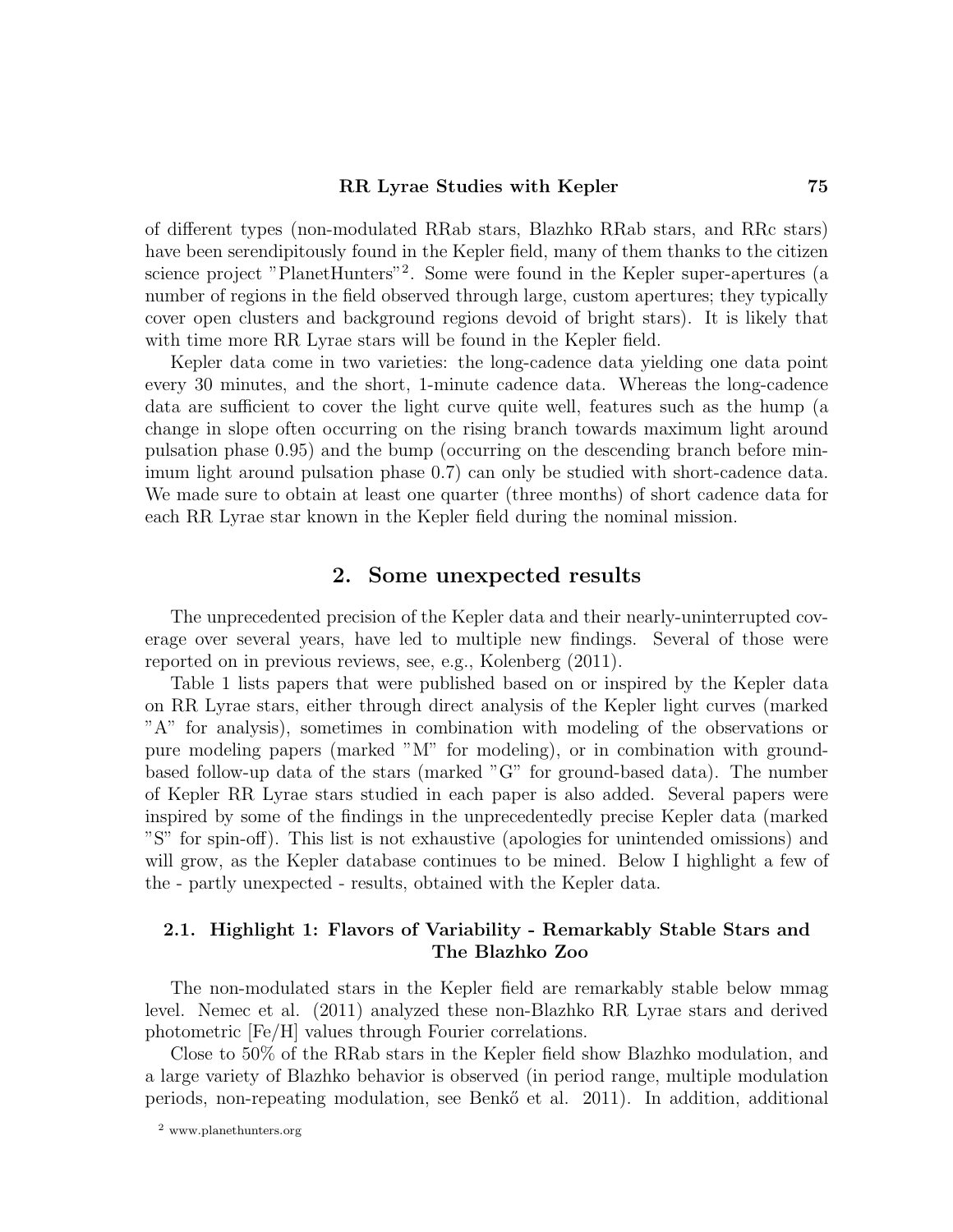#### 76 Kolenberg

frequencies are found, both at the expected postions of higher-order radial overtones, and at other positions. Two stars are found to pulsate in their fundamental and second overtone modes.

### 2.2. Highlight 2: RR Lyr itself

The fact that RR Lyr, the prototype and arguably the best-studied star of the class, is located in the Kepler field, is a very fortunate coincidence. Thanks to a custom aperture (described in Kolenberg et al 2011) we can obtain accurate photometry of this star, even though it was initially considered to be too bright to be observed with Kepler. The star was observed in Q1 and Q2 (May 13 - September 16, 2009) in long cadence and from Q5 onwards (March 20, 2010) in short cadence. It turns out that the prototype of the class is a Blazhko star showing features that could only be detected with precise satellite data: period doubling (see Kolenberg et al. 2010, Szabo et al. 2010) and more complex frequency patterns (Molnar et al. 2012), non-repeating Blazhko cycles (Kolenberg et al. 2011) as well as evidence of the presence of the first overtone (Molnár et al. 2012). Stellingwerf et al. (these proceedings) present their interesting findings on the short-cadence data of RR Lyr. For the first time we see evidence of a cyclic variation of the Blazhko period, and a direct recording of the star's four-year cycle, first mentioned by Detre & Szeidl (1973).

## 3. Highlight 3: Kepler and the models for the Blazhko effect

The findings based on the Kepler data have led to a restructuring in the hierarchy for the models for the Blazhko effect (see Kolenberg 2011). First of all, the observation of period doubling in several Kepler Blazhko stars and investigations towards their origin led to the radial resonance model for the Blazhko effect. In this model, the 9:2 resonance responsible for period doubling can also lead to modulation or the Blazhko effect (Buchler  $\&$  Kolláth 2011). To date, this model is the most commonly quoted for explaining the Blazhko effect in RR Lyrae stars.

The scenario proposed by Stothers (2006, 2010), based on variable turbulent convection, was put to the test by Smolec et al.  $(2010)$  and Molnár et al.  $(2010)$ . A new model involving shock waves was recently proposed by Gillet (2013). The contribution by Stellingwerf, Nemec & Moskalik (this proceedings) mentions an alternative that explains a variable Blazhko period through differential rotation ("starspot" mechanism, see also Detre & Szeidl 1973). The underlying mechanism for the Blazhko effect may be described by elements from several models. A schematic representation of the models recently mentioned is shown in Figure 1.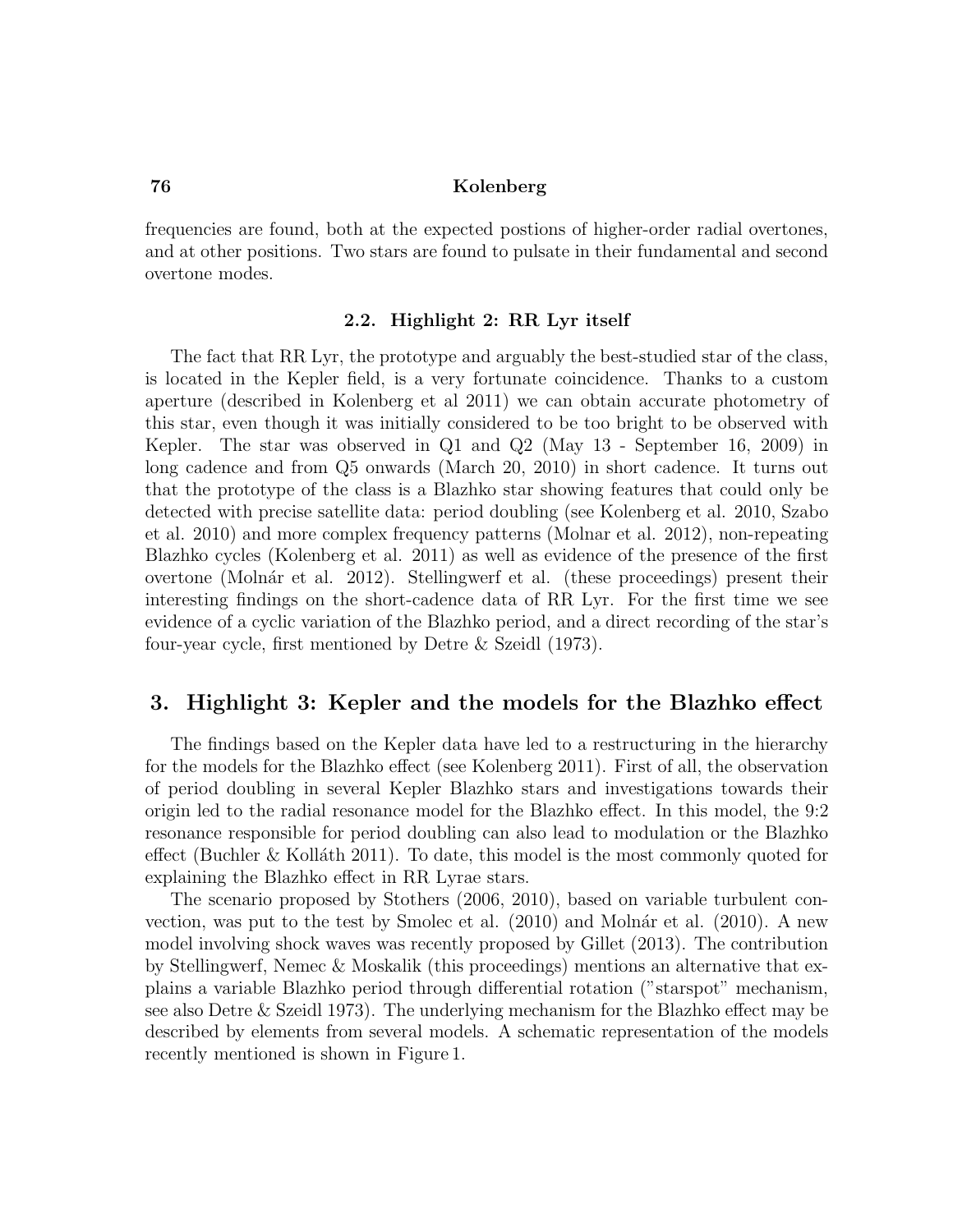

Figure 1.— Schematic representation of several recently (re)proposed models for the Blazhko.

# 4. Highlight 4: RRc stars

One of the most puzzling discoveries with Kepler was made based on the Kepler RRc star data. For each of the four RRc stars analyzed in detail so far, an additional frequency is detected, besides the main frequency corresponding to the radial first overtone and its harmonics. This additional period always has a ratio of about 0.61 to the main radial mode (first overtone) period. Moreover, we also see period doubling for this additional frequency. The period doubling seen here is notably different from the one observed in RRab Blazhko stars, where the main radial mode shows period doubling. The observed period ratio does not correspond to any of the ratios known for radial modes in RR Lyrae stars and models, hence it is suggested that this additional frequency may be related to a nonradial mode. However, it is striking that we see similar ratios in each of the studied stars. This ratio has also been observed in Cepheids (see Moskalik et al. (2012) and references therein).

In the meantime a few more RRc stars are known in the Kepler field and their light curves remain to be analyzed.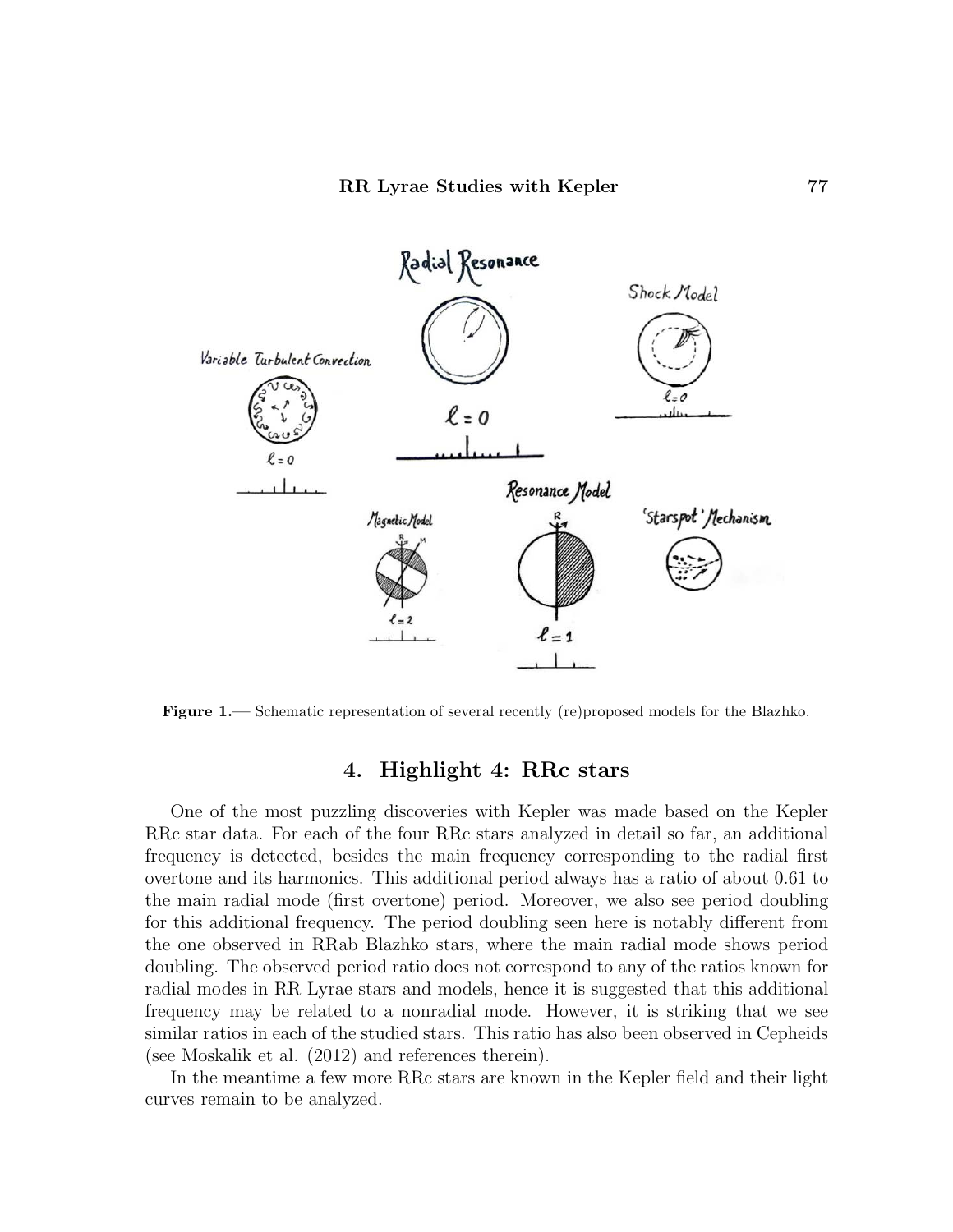#### 78 Kolenberg

# 5. Highlight 5: Ground-based data

For all of the known stars in the Kepler field during the nominal mission the KASC RR Lyrae working group has obtained complementary data obtained with groundbased telescopes. These include multicolor photometric data (e.g., Jeon et al. 2013), and high-resolution spectroscopic data (Nemec et al. 2013). They allow us to characterize the stars in the Kepler field much better. Nemec et al. (2013) derived spectroscopic  $[Fe/H]$  values for 34 stars ranging from very metal-poor ( $[Fe/H] \simeq -2.5$ ) to nearly solar in metallicity. Moreover, they found good agreement between the photometric  $[Fe/H]$ values derived by Nemec et al. (2011) for 19 non-Blahko stars and the spectroscopic [Fe/H] values.

# 6. What's next?

Kepler's Future Unfortunately, since May 2013 Kepler's pointing accuracy has been compromised by the breakdown of a second of its four reaction wheels, which keep it aligned. In August 2013 the Kepler team ended its attempts to restore the spacecraft to full working order. It is now being considered what kind of research can be done with Kepler in its current condition. The KASC asteroseismic community has contributed several white papers to guide the decision.

In the meantime, we have plenty of existing Kepler data to examine, in addition to the ground-based multicolour photometry (Young-Beom et al. 2013) and spectroscopy (Nemec et al. 2013). With only a fraction of the Kepler RR Lyrae data analyzed in detail so far, we can expect to learn more in the years to come.

Upcoming Space Missions The NASA mission TESS (Transiting Exoplanet Survey Satellite), a worthy successor to the Kepler mission was selected for launch in 2017. It can be expected that this all-sky planet-hunting survey will yield ultra-precise light curve of many more (Blazhko) RR Lyrae stars as a "by-product".

The European Space Agency's global space astrometry mission GAIA is scheduled to be launched later this year (2013). It will map the position, motion, luminosity, temperature and composition of probably tens of thousands of RR Lyrae stars. These (versatile) data will undoubtedly contribute to another great leap in our understanding of these stars, even if GAIA's duty cycle (on average 70 measurements over a five-year period) may not allow us to identify all the Blazhko stars with accurate periods. If the ESA mission candidate PLATO2.0 gets selected, it will also have an important asteroseismology component.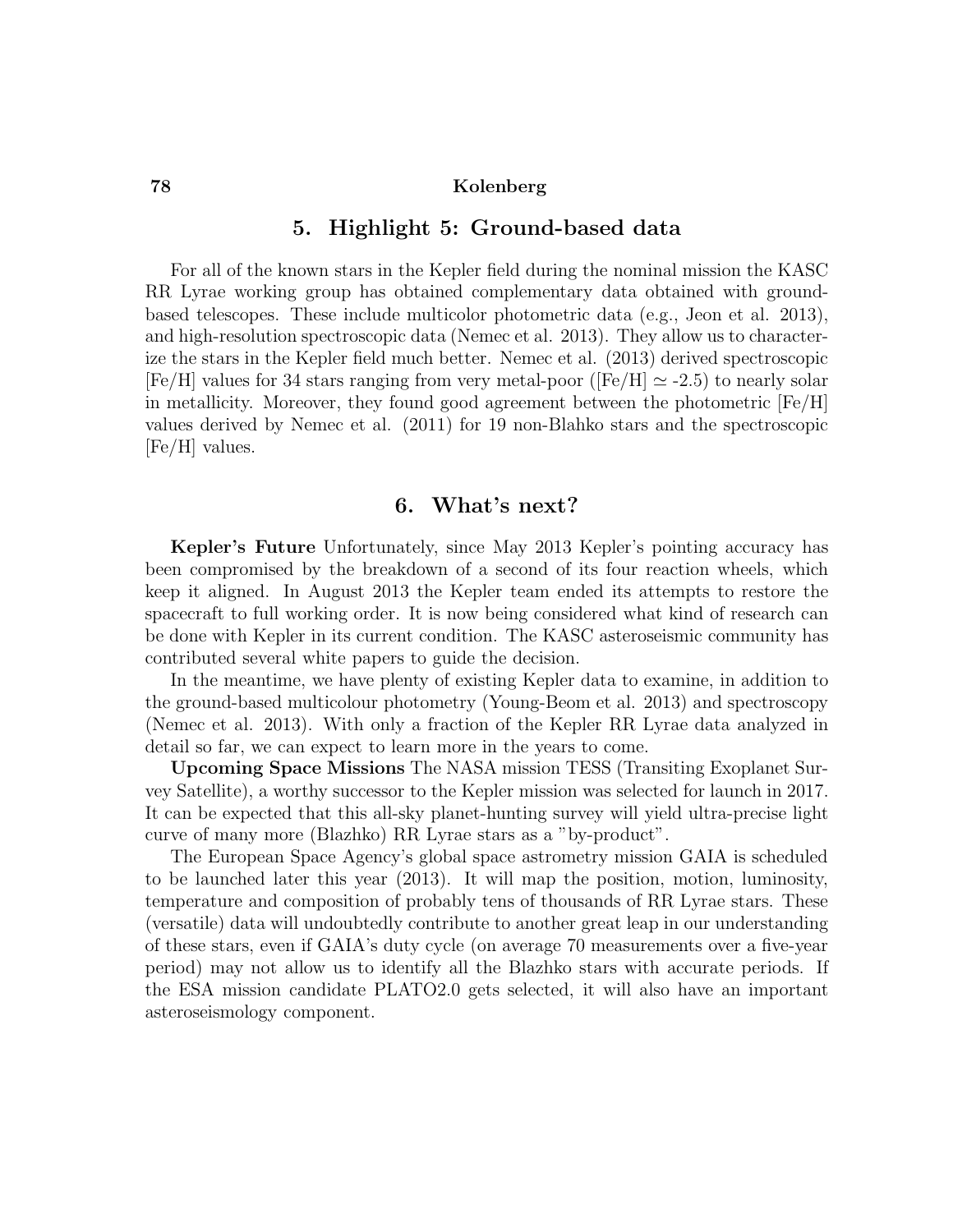| Topic                                       | Authors                      | No. of stars Remark <sup>a</sup> |      |
|---------------------------------------------|------------------------------|----------------------------------|------|
| First results (period doubling)             | Kolenberg et al. (2010)      | $\mathfrak{D}$                   | A    |
| Period doubling in Kepler data              | Szabo et al. $(2010)$        | $3 + 4$                          | A, M |
| Flavors of variability                      | Benkő et al. $(2010)$        | 29                               | A    |
| RR Lyr long-cadence data                    | Kolenberg et al. (2011)      | 1                                | A    |
| Testing Stothers model on RR Lyr            | Smolec et al. $(2011)$       | 1                                | A, M |
| "Crazy star" V445 Lyr                       | Guggenberger et al. $(2012)$ | 1                                | A    |
| Non-modulated RR Lyrae stars                | Nemec et al. $(2011)$        | 19                               | A    |
| RRc multiperiodicity                        | Moskalik et al. $(2012)$     | 4                                | A    |
| Nonlinear asteroseismology for RR Lyr       | Molnar et al. $(2012)$       | 1                                | A, M |
| $[Fe/H], v_{\text{rad}},$ etc. from spectra | Nemec et al. $(2013)$        | 41                               | A, G |
| RR Lyr in short cadence                     | Stellingwerf et al. b        |                                  | A    |
| Ground-based multicolor data                | Jeon et al. $(2013)$         | 41                               | G    |
| Additional RR Lyrae stars?                  | Kinemuchi <sup>b</sup>       | <b>TBD</b>                       | A, G |
| Mathematical description of modulation      | Benkő et al. $(2010)$        |                                  | М    |
| Radial resonance Blazhko model              | Buchler & Kolláth (2011)     |                                  | М    |
| Shock Blazhko model                         | Gillet $(2013)$              |                                  | М    |
| FFI photometry paper                        | Kinemuchi et al. (in prep.)  | TBD                              | A    |

TABLE 1 Published Research on Kepler RR Lyrae stars and spin-offs

<sup>a</sup>A: Analysis, M: Modelling, G: ground-based data, S: Spin-off

<sup>b</sup>These proceedings

# 7. Acknowledgements

I cordially thank the organizers of this conference, Horace's former PhD students, for making this a very enjoyable and special meeting, and a special thanks to Karen for enabling me to attend. Horace, thank you for your great contributions to variable star research and RR Lyrae studies in particular, and for making this fascinating research field accessible to so many! I am grateful for the support from Marie Curie Fellowship 255267 SAS-RRL within the 7th European Community Framework Program.

#### References

Benkő, J., Kolenberg, K., Szabó, R., et al, 2010, MNRAS, 409, 1585

Benkő, J. Szabó, R., & Paparó, M., 2011, MNRAS, 417, 974

Buchler, J. R., Koll´ath, Z., 2011, ApJ, 731, 24

Detre, L., Szeidl, B., 1973, Information Bulletin on Variable Stars, 764, 1

Gillet, D., 2013, A&A, 554, 46

Guggenberger, E., Kolenberg, K., Nemec, J. M., Smolec, R., et al., 2012, MNRAS 424, 649

Jeon, Y.-B., Ngeow, C.-C., Nemec, J. M., 2013, poster at IAU Coll. 301, August 2013

Kinemuchi, K., these proceedings

Kolenberg, K., et al., 2010, ApJL 713, 198

Kolenberg, K., 2011, RR Lyrae Stars, Metal-Poor Stars, and the Galaxy, Carnegie Observatories, Astrophysics Series, Vol. 5. Edited by Andrew McWilliam. Pasadena, CA: The Observatories of the Carnegie Institution of Washington, 2011., p.100

Kolenberg, K., et al., 2011, MNRAS 411, 878

Kolláth, Ž., Molnár, L., Szabó, R., 2011, MNRAS 414, 1111

Molnár, L., Kolláth, Z., 2010, Journal of Physics: Conference Series, Vol. 218, 2027